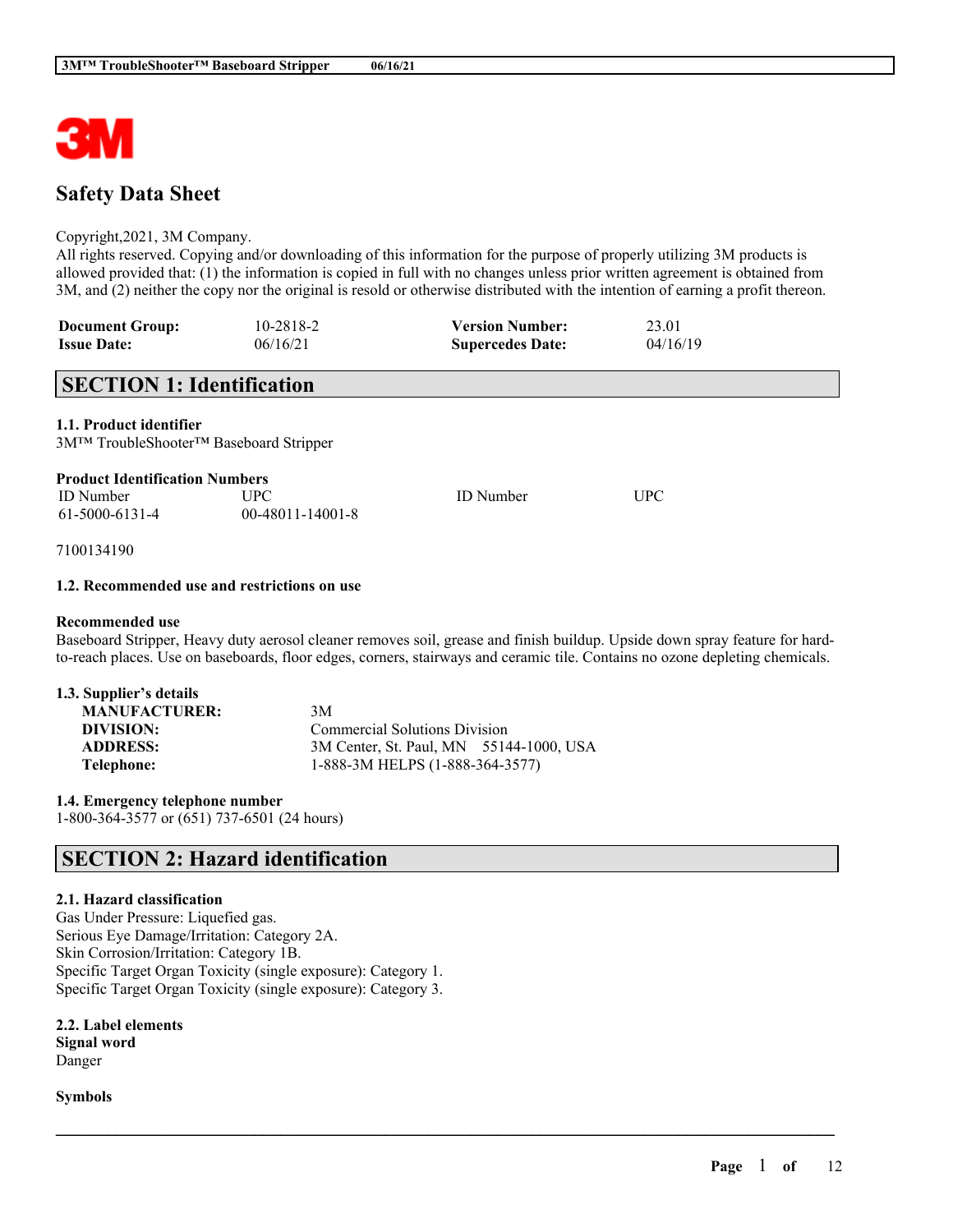Corrosion | Exclamation mark | Health Hazard |

#### **Pictograms**



### **Hazard Statements**

Causes severe skin burns and eye damage. Causes severe skin burns. May cause drowsiness or dizziness.

Causes damage to organs: cardiovascular system |

### **Precautionary Statements General:**

Keep out of reach of children.

### **Prevention:**

Do not breathe dust/fume/gas/mist/vapors/spray. Use only outdoors or in a well-ventilated area. Wear protective gloves, protective clothing, and eye/face protection. Do not eat, drink or smoke when using this product. Wash thoroughly after handling.

### **Response:**

IF INHALED: Remove person to fresh air and keep comfortable for breathing. IF ON SKIN (or hair): Take off immediately all contaminated clothing. Rinse skin with water/shower. IF IN EYES: Rinse cautiously with water for several minutes. Remove contact lenses, if present and easy to do. Continue rinsing. If eye irritation persists: Get medical advice/attention. Immediately call a POISON CENTER or doctor/physician. Wash contaminated clothing before reuse. IF SWALLOWED: Rinse mouth. Do NOT induce vomiting. Specific treatment (see Notes to Physician on this label).

#### **Storage:**

Protect from sunlight. Store in a well-ventilated place. Keep container tightly closed. Store locked up.

### **Disposal:**

Dispose of contents/container in accordance with applicable local/regional/national/international regulations.

### **Notes to Physician:**

Exposure may increase myocardial irritability. Do not administer sympathomimetic drugs unless absolutely necessary.

 $\mathcal{L}_\mathcal{L} = \mathcal{L}_\mathcal{L} = \mathcal{L}_\mathcal{L} = \mathcal{L}_\mathcal{L} = \mathcal{L}_\mathcal{L} = \mathcal{L}_\mathcal{L} = \mathcal{L}_\mathcal{L} = \mathcal{L}_\mathcal{L} = \mathcal{L}_\mathcal{L} = \mathcal{L}_\mathcal{L} = \mathcal{L}_\mathcal{L} = \mathcal{L}_\mathcal{L} = \mathcal{L}_\mathcal{L} = \mathcal{L}_\mathcal{L} = \mathcal{L}_\mathcal{L} = \mathcal{L}_\mathcal{L} = \mathcal{L}_\mathcal{L}$ 

## **2.3. Hazards not otherwise classified**

May cause chemical gastrointestinal burns.

9% of the mixture consists of ingredients of unknown acute oral toxicity. 9% of the mixture consists of ingredients of unknown acute dermal toxicity.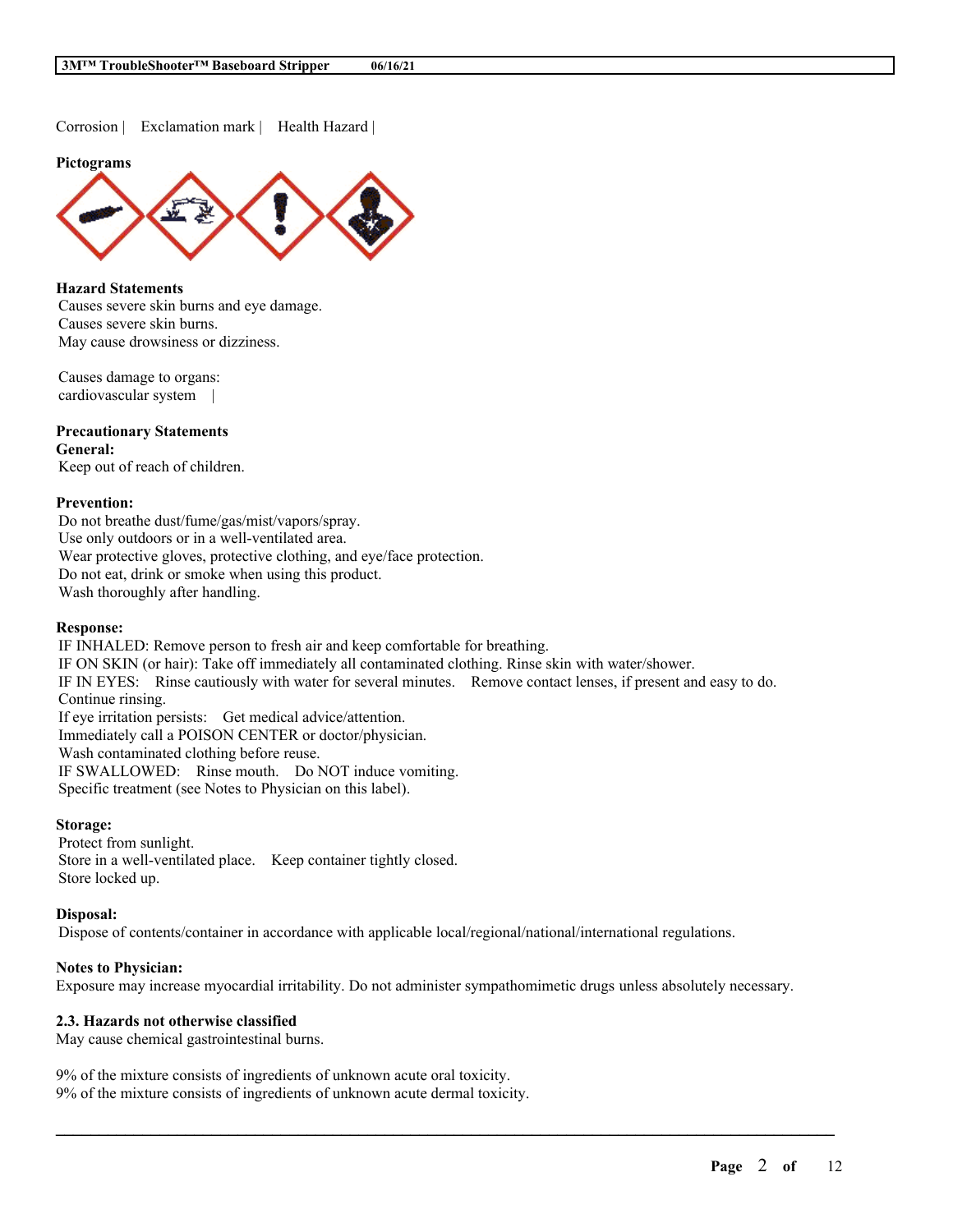9% of the mixture consists of ingredients of unknown acute inhalation toxicity.

# **SECTION 3: Composition/information on ingredients**

| Ingredient                            | C.A.S. No.     | $\%$ by Wt                  |
|---------------------------------------|----------------|-----------------------------|
| <b>WATER</b>                          | 7732-18-5      | 60 - 90 Trade Secret *      |
| Butoxyethanol                         | $111 - 76 - 2$ | 10 - 15 Trade Secret *      |
| PETROLEUM GASES, LIQUIFIED, SWEETENED | 68476-86-8     | 5 - 10 Trade Secret *       |
| C12-C15 Alcohols Ethoxylated          | 68131-39-5     | $\leq 1$ Trade Secret *     |
| Ethanolamine                          | $141 - 43 - 5$ | $\leq$ 5 Trade Secret $*$   |
| Magnesium Aluminum Silicate           | 12199-37-0     | $< 0.5$ Trade Secret $*$    |
| Xanthan Gum                           | 11138-66-2     | $< 0.2$ Trade Secret $*$    |
| Fragrance                             | Trade Secret*  | $\leq 0.5$ Trade Secret $*$ |

\*The specific chemical identity and/or exact percentage (concentration) of this composition has been withheld as a trade secret.

# **SECTION 4: First aid measures**

#### **4.1. Description of first aid measures**

#### **Inhalation:**

Remove person to fresh air. Get medical attention.

#### **Skin Contact:**

Immediately flush with large amounts of water for at least 15 minutes. Remove contaminated clothing. Get immediate medical attention. Wash clothing before reuse.

### **Eye Contact:**

Immediately flush with large amounts of water. Remove contact lenses if easy to do. Continue rinsing. Get medical attention.

 $\mathcal{L}_\mathcal{L} = \mathcal{L}_\mathcal{L} = \mathcal{L}_\mathcal{L} = \mathcal{L}_\mathcal{L} = \mathcal{L}_\mathcal{L} = \mathcal{L}_\mathcal{L} = \mathcal{L}_\mathcal{L} = \mathcal{L}_\mathcal{L} = \mathcal{L}_\mathcal{L} = \mathcal{L}_\mathcal{L} = \mathcal{L}_\mathcal{L} = \mathcal{L}_\mathcal{L} = \mathcal{L}_\mathcal{L} = \mathcal{L}_\mathcal{L} = \mathcal{L}_\mathcal{L} = \mathcal{L}_\mathcal{L} = \mathcal{L}_\mathcal{L}$ 

#### **If Swallowed:**

Rinse mouth. Do not induce vomiting. Get immediate medical attention.

### **4.2. Most important symptoms and effects, both acute and delayed**

No critical symptoms or effects. See Section 11.1, information on toxicological effects.

### **4.3. Indication of any immediate medical attention and special treatment required**

Exposure may increase myocardial irritability. Do not administer sympathomimetic drugs unless absolutely necessary.

# **SECTION 5: Fire-fighting measures**

### **5.1. Suitable extinguishing media**

Use a fire fighting agent suitable for the surrounding fire.

### **5.2. Special hazards arising from the substance or mixture**

Closed containers exposed to heat from fire may build pressure and explode.

### **Hazardous Decomposition or By-Products**

| <b>Substance</b> |  |
|------------------|--|
| Carbon monoxide  |  |
| Carbon dioxide   |  |

**Condition** During Combustion During Combustion

## **5.3. Special protective actions for fire-fighters**

No special protective actions for fire-fighters are anticipated.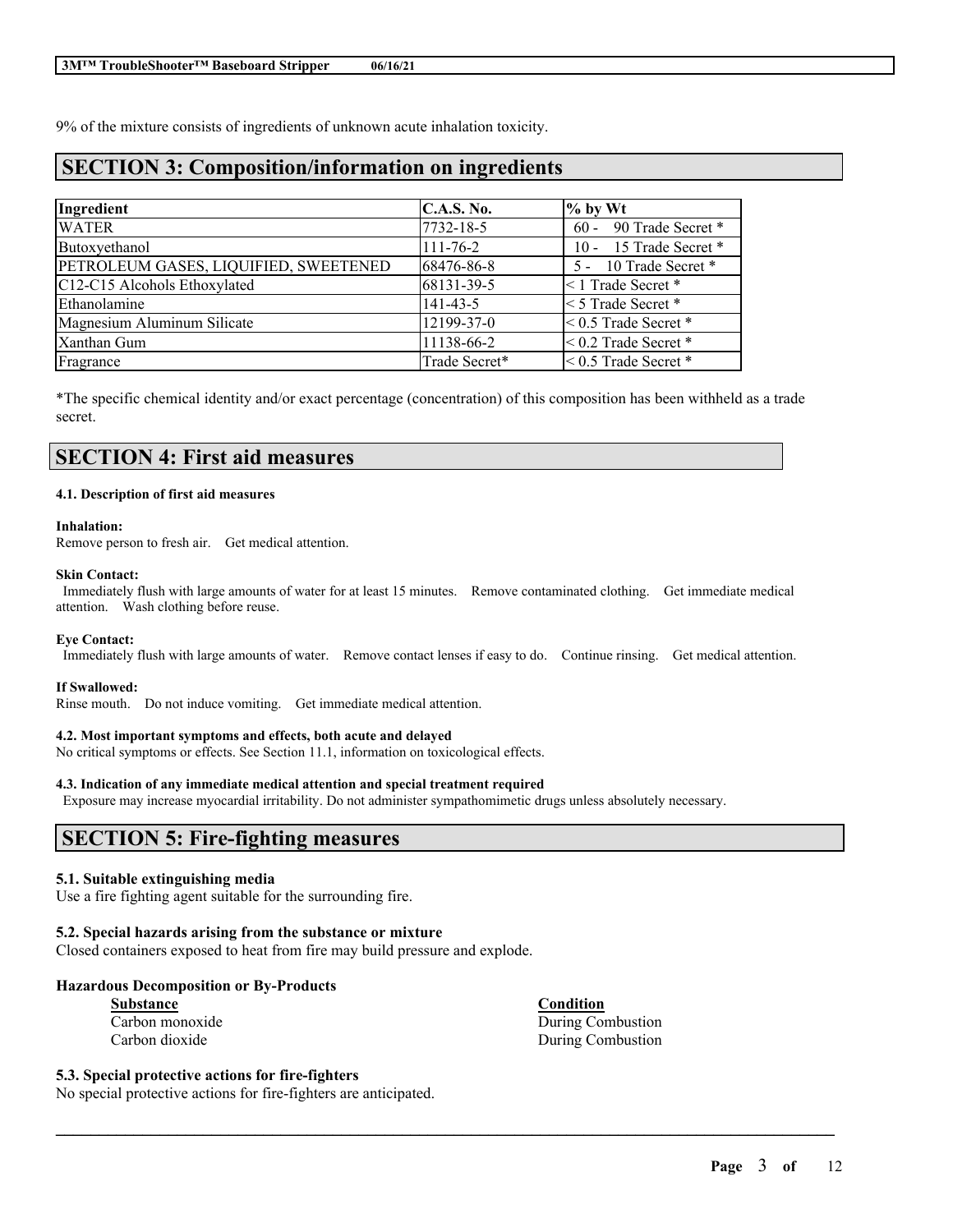## **SECTION 6: Accidental release measures**

## **6.1. Personal precautions, protective equipment and emergency procedures**

Evacuate area. Keep away from heat/sparks/open flames/hot surfaces. - No smoking. Ventilate the area with fresh air. For large spill, or spills in confined spaces, provide mechanical ventilation to disperse or exhaust vapors, in accordance with good industrial hygiene practice. Refer to other sections of this SDS for information regarding physical and health hazards, respiratory protection, ventilation, and personal protective equipment.

### **6.2. Environmental precautions**

For larger spills, cover drains and build dikes to prevent entry into sewer systems or bodies of water.

### **6.3. Methods and material for containment and cleaning up**

If possible, seal leaking container. Place leaking containers in a well-ventilated area, preferably an operating exhaust hood, or if necessary outdoors on an impermeable surface until appropriate packaging for the leaking container or its contents is available. Contain spill. For large spills, if necessary, get assistance from professional spill clean up team. For small spills, carefully neutralize spill by adding appropriate dilute acid such as vinegar. Work slowly to avoid boiling or spattering. Continue to add neutralizing agent until reaction stops. Let cool before collecting. Or use a commercially available caustic (alkaline or basic) spill clean-up kit. Follow kit directions exactly. Working from around the edges of the spill inward, cover with bentonite, vermiculite, or commercially available inorganic absorbent material. Mix in sufficient absorbent until it appears dry. Remember, adding an absorbent material does not remove a physical, health, or environmental hazard. Collect as much of the spilled material as possible. Place in a closed container approved for transportation by appropriate authorities. Clean up residue with water. Seal the container. Dispose of collected material as soon as possible in accordance with applicable local/regional/national/international regulations.

# **SECTION 7: Handling and storage**

## **7.1. Precautions for safe handling**

Keep out of reach of children. Do not pierce or burn, even after use. Do not breathe dust/fume/gas/mist/vapors/spray. Do not get in eyes, on skin, or on clothing. Do not eat, drink or smoke when using this product. Wash thoroughly after handling. Wash contaminated clothing before reuse. Avoid contact with oxidizing agents (eg. chlorine, chromic acid etc.)

### **7.2. Conditions for safe storage including any incompatibilities**

Store in a well-ventilated place. Keep container tightly closed. Protect from sunlight. Do not expose to temperatures exceeding 50C/122F. Store away from heat. Store away from acids. Store away from oxidizing agents.

# **SECTION 8: Exposure controls/personal protection**

### **8.1. Control parameters**

### **Occupational exposure limits**

If a component is disclosed in section 3 but does not appear in the table below, an occupational exposure limit is not available for the component.

| Ingredient    | C.A.S. No.     | Agency       | Limit type                                     | <b>Additional Comments</b> |
|---------------|----------------|--------------|------------------------------------------------|----------------------------|
| Butoxyethanol | $111 - 76 - 2$ | <b>ACGIH</b> | TWA:20 ppm                                     | A3: Confirmed animal       |
|               |                |              |                                                | carcin.                    |
| Butoxyethanol | $111 - 76 - 2$ | <b>OSHA</b>  | $\text{TWA:}240 \text{ mg/m}3(50 \text{ ppm})$ | <b>SKIN</b>                |
| Ethanolamine  | $141 - 43 - 5$ | <b>ACGIH</b> | TWA:3 ppm;STEL:6 ppm                           |                            |
| Ethanolamine  | $141 - 43 - 5$ | <b>OSHA</b>  | $\text{TWA:6 mg/m3}(3 \text{ ppm})$            |                            |

 $\mathcal{L}_\mathcal{L} = \mathcal{L}_\mathcal{L} = \mathcal{L}_\mathcal{L} = \mathcal{L}_\mathcal{L} = \mathcal{L}_\mathcal{L} = \mathcal{L}_\mathcal{L} = \mathcal{L}_\mathcal{L} = \mathcal{L}_\mathcal{L} = \mathcal{L}_\mathcal{L} = \mathcal{L}_\mathcal{L} = \mathcal{L}_\mathcal{L} = \mathcal{L}_\mathcal{L} = \mathcal{L}_\mathcal{L} = \mathcal{L}_\mathcal{L} = \mathcal{L}_\mathcal{L} = \mathcal{L}_\mathcal{L} = \mathcal{L}_\mathcal{L}$ 

ACGIH : American Conference of Governmental Industrial Hygienists

AIHA : American Industrial Hygiene Association

CMRG : Chemical Manufacturer's Recommended Guidelines

OSHA : United States Department of Labor - Occupational Safety and Health Administration

TWA: Time-Weighted-Average

STEL: Short Term Exposure Limit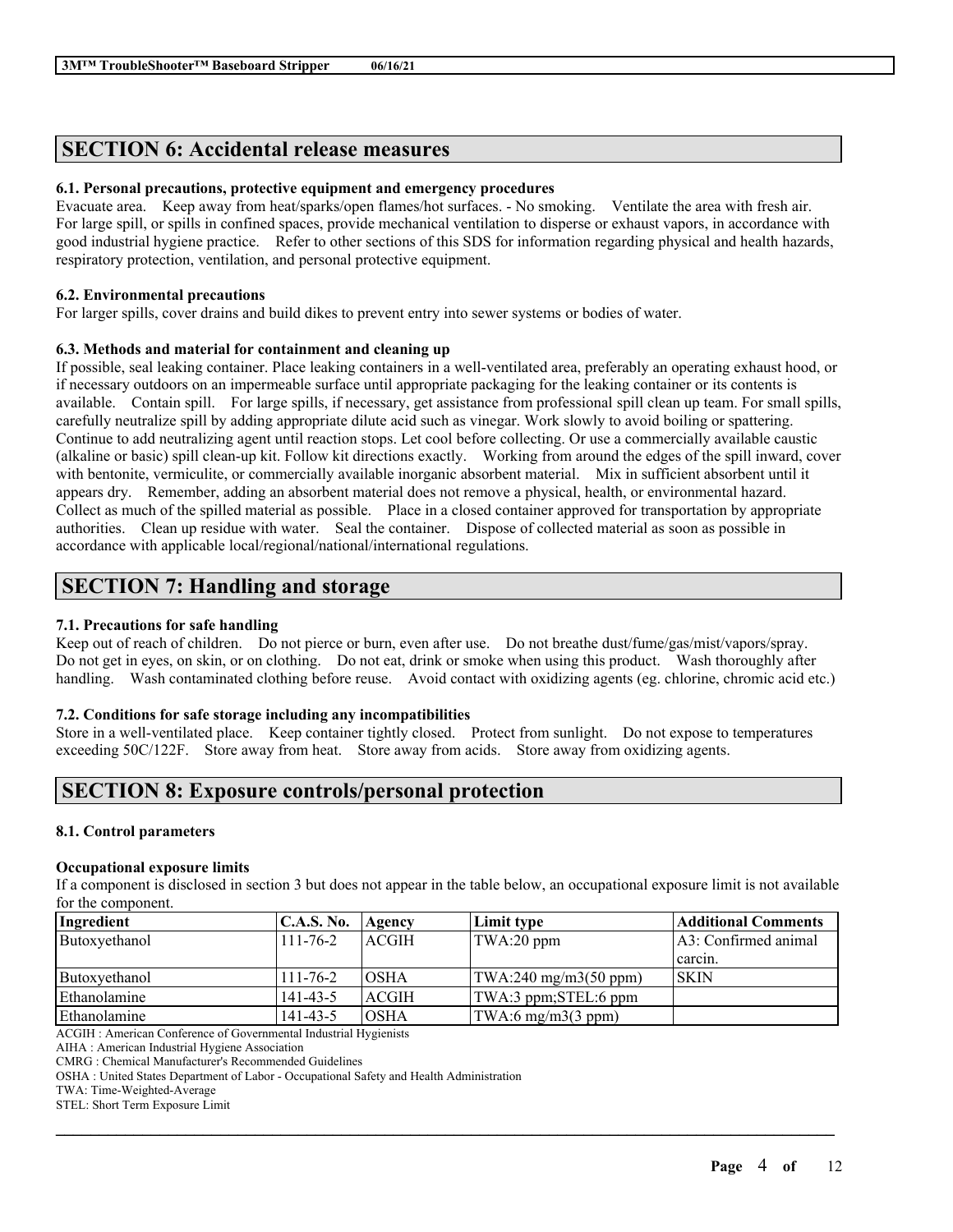CEIL: Ceiling

#### **8.2. Exposure controls**

### **8.2.1. Engineering controls**

Use general dilution ventilation and/or local exhaust ventilation to control airborne exposures to below relevant Exposure Limits and/or control dust/fume/gas/mist/vapors/spray. If ventilation is not adequate, use respiratory protection equipment.

### **8.2.2. Personal protective equipment (PPE)**

### **Eye/face protection**

Select and use eye/face protection to prevent contact based on the results of an exposure assessment. The following eye/face protection(s) are recommended: Indirect Vented Goggles

### **Skin/hand protection**

Select and use gloves and/or protective clothing approved to relevant local standards to prevent skin contact based on the results of an exposure assessment. Selection should be based on use factors such as exposure levels, concentration of the substance or mixture, frequency and duration, physical challenges such as temperature extremes, and other use conditions. Consult with your glove and/or protective clothing manufacturer for selection of appropriate compatible gloves/protective clothing. Note: Nitrile gloves may be worn over polymer laminate gloves to improve dexterity. Gloves made from the following material(s) are recommended: Fluoroelastomer Polymer laminate

If this product is used in a manner that presents a higher potential for exposure (eg. spraying, high splash potential etc.), then use of protective coveralls may be necessary. Select and use body protection to prevent contact based on the results of an exposure assessment. The following protective clothing material(s) are recommended: Apron - polymer laminate

### **Respiratory protection**

An exposure assessment may be needed to decide if a respirator is required. If a respirator is needed, use respirators as part of a full respiratory protection program. Based on the results of the exposure assessment, select from the following respirator type(s) to reduce inhalation exposure:

 $\mathcal{L}_\mathcal{L} = \mathcal{L}_\mathcal{L} = \mathcal{L}_\mathcal{L} = \mathcal{L}_\mathcal{L} = \mathcal{L}_\mathcal{L} = \mathcal{L}_\mathcal{L} = \mathcal{L}_\mathcal{L} = \mathcal{L}_\mathcal{L} = \mathcal{L}_\mathcal{L} = \mathcal{L}_\mathcal{L} = \mathcal{L}_\mathcal{L} = \mathcal{L}_\mathcal{L} = \mathcal{L}_\mathcal{L} = \mathcal{L}_\mathcal{L} = \mathcal{L}_\mathcal{L} = \mathcal{L}_\mathcal{L} = \mathcal{L}_\mathcal{L}$ 

Half facepiece or full facepiece air-purifying respirator suitable for organic vapors

Half facepiece or full facepiece supplied-air respirator

Organic vapor respirators may have short service life.

For questions about suitability for a specific application, consult with your respirator manufacturer.

# **SECTION 9: Physical and chemical properties**

### **9.1. Information on basic physical and chemical properties**

| Appearance                     |                   |
|--------------------------------|-------------------|
| <b>Physical state</b>          | Liquid            |
| <b>Color</b>                   | Off-White         |
| <b>Specific Physical Form:</b> | Aerosol           |
| Odor                           | Petroleum         |
| <b>Odor threshold</b>          | No Data Available |
| рH                             | $11 - 12.1$       |
| <b>Melting point</b>           | Not Applicable    |
| <b>Boiling Point</b>           | $>$ 212 °F        |
| <b>Flash Point</b>             | No flash point    |
| <b>Evaporation rate</b>        | No Data Available |
|                                |                   |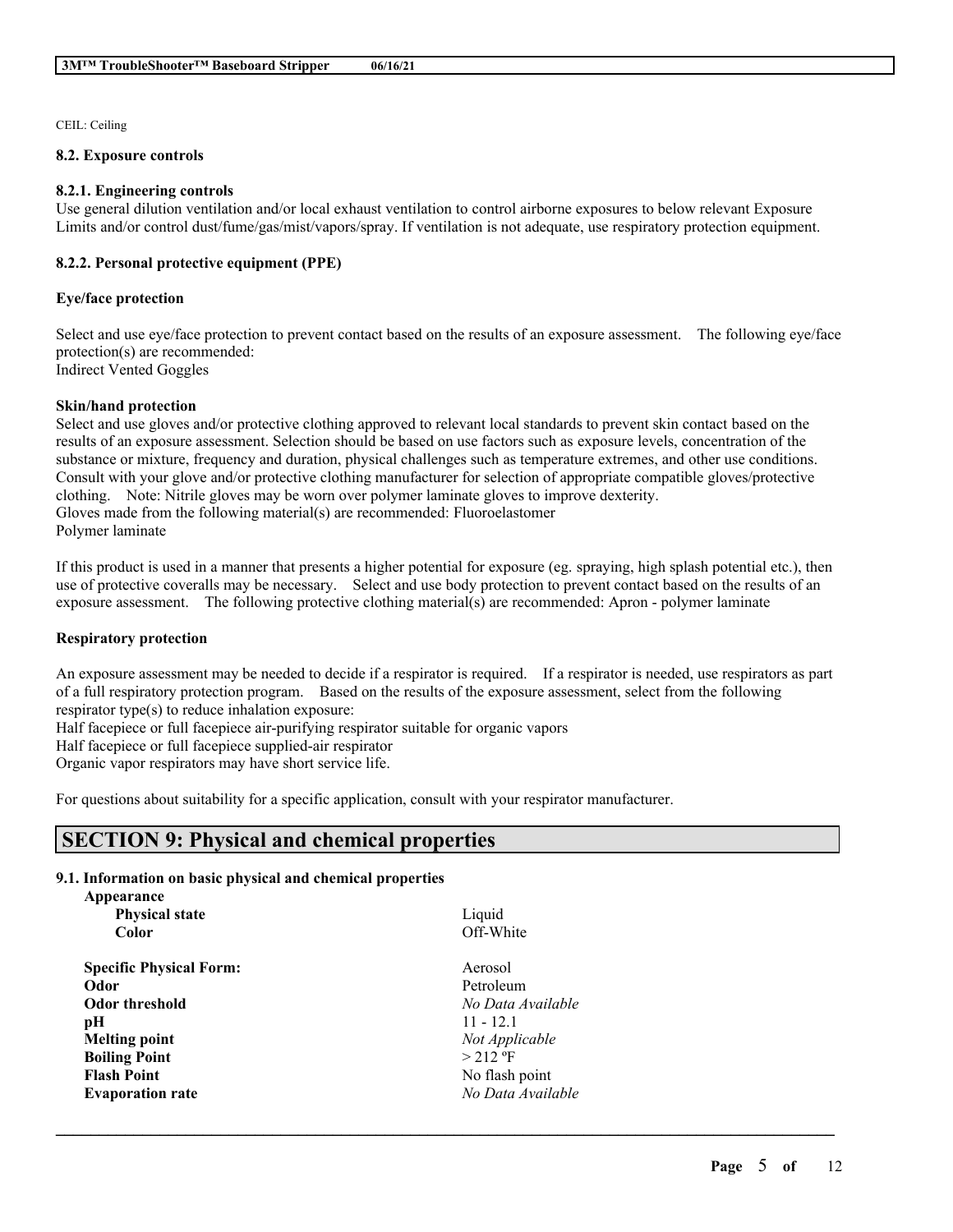| Flammability (solid, gas)              | Not Applicable                                                      |  |  |
|----------------------------------------|---------------------------------------------------------------------|--|--|
| <b>Flammable Limits(LEL)</b>           | No Data Available                                                   |  |  |
| <b>Flammable Limits (UEL)</b>          | No Data Available                                                   |  |  |
| <b>Vapor Pressure</b>                  | No Data Available                                                   |  |  |
| <b>Vapor Density</b>                   | No Data Available                                                   |  |  |
| <b>Density</b>                         | $0.967 - 1.027$ g/ml                                                |  |  |
| <b>Specific Gravity</b>                | 0.967 - 1.027 [Ref Std: WATER=1]                                    |  |  |
| <b>Solubility in Water</b>             | Complete                                                            |  |  |
| Solubility- non-water                  | No Data Available                                                   |  |  |
| Partition coefficient: n-octanol/water | No Data Available                                                   |  |  |
| <b>Autoignition temperature</b>        | No Data Available                                                   |  |  |
| <b>Decomposition temperature</b>       | No Data Available                                                   |  |  |
| <b>Viscosity</b>                       | $> 80$ centipoise                                                   |  |  |
| Molecular weight                       | No Data Available                                                   |  |  |
| <b>Volatile Organic Compounds</b>      | 15 - 20 % weight [ <i>Test Method:calculated per CARB title 2</i> ] |  |  |
| <b>Percent volatile</b>                | 60 - 90 $%$ weight                                                  |  |  |
| VOC Less H2O & Exempt Solvents         | 615 - 645 g/l [ <i>Test Method</i> : calculated per CARB title 2]   |  |  |
|                                        |                                                                     |  |  |

# **SECTION 10: Stability and reactivity**

### **10.1. Reactivity**

This material may be reactive with certain agents under certain conditions - see the remaining headings in this section.

# **10.2. Chemical stability**

Stable.

### **10.3. Possibility of hazardous reactions**

Hazardous polymerization will not occur.

**10.4. Conditions to avoid** Heat Sparks and/or flames

## **10.5. Incompatible materials**

Strong oxidizing agents Strong acids

## **10.6. Hazardous decomposition products**

**Substance Condition**

None known.

Refer to section 5.2 for hazardous decomposition products during combustion.

# **SECTION 11: Toxicological information**

The information below may not be consistent with the material classification in Section 2 if specific ingredient **classifications are mandated by a competent authority. In addition, toxicological data on ingredients may not be** reflected in the material classification and/or the signs and symptoms of exposure, because an ingredient may be present below the threshold for labeling, an ingredient may not be available for exposure, or the data may not be **relevant to the material as a whole.**

 $\mathcal{L}_\mathcal{L} = \mathcal{L}_\mathcal{L} = \mathcal{L}_\mathcal{L} = \mathcal{L}_\mathcal{L} = \mathcal{L}_\mathcal{L} = \mathcal{L}_\mathcal{L} = \mathcal{L}_\mathcal{L} = \mathcal{L}_\mathcal{L} = \mathcal{L}_\mathcal{L} = \mathcal{L}_\mathcal{L} = \mathcal{L}_\mathcal{L} = \mathcal{L}_\mathcal{L} = \mathcal{L}_\mathcal{L} = \mathcal{L}_\mathcal{L} = \mathcal{L}_\mathcal{L} = \mathcal{L}_\mathcal{L} = \mathcal{L}_\mathcal{L}$ 

**11.1. Information on Toxicological effects**

**Signs and Symptoms of Exposure**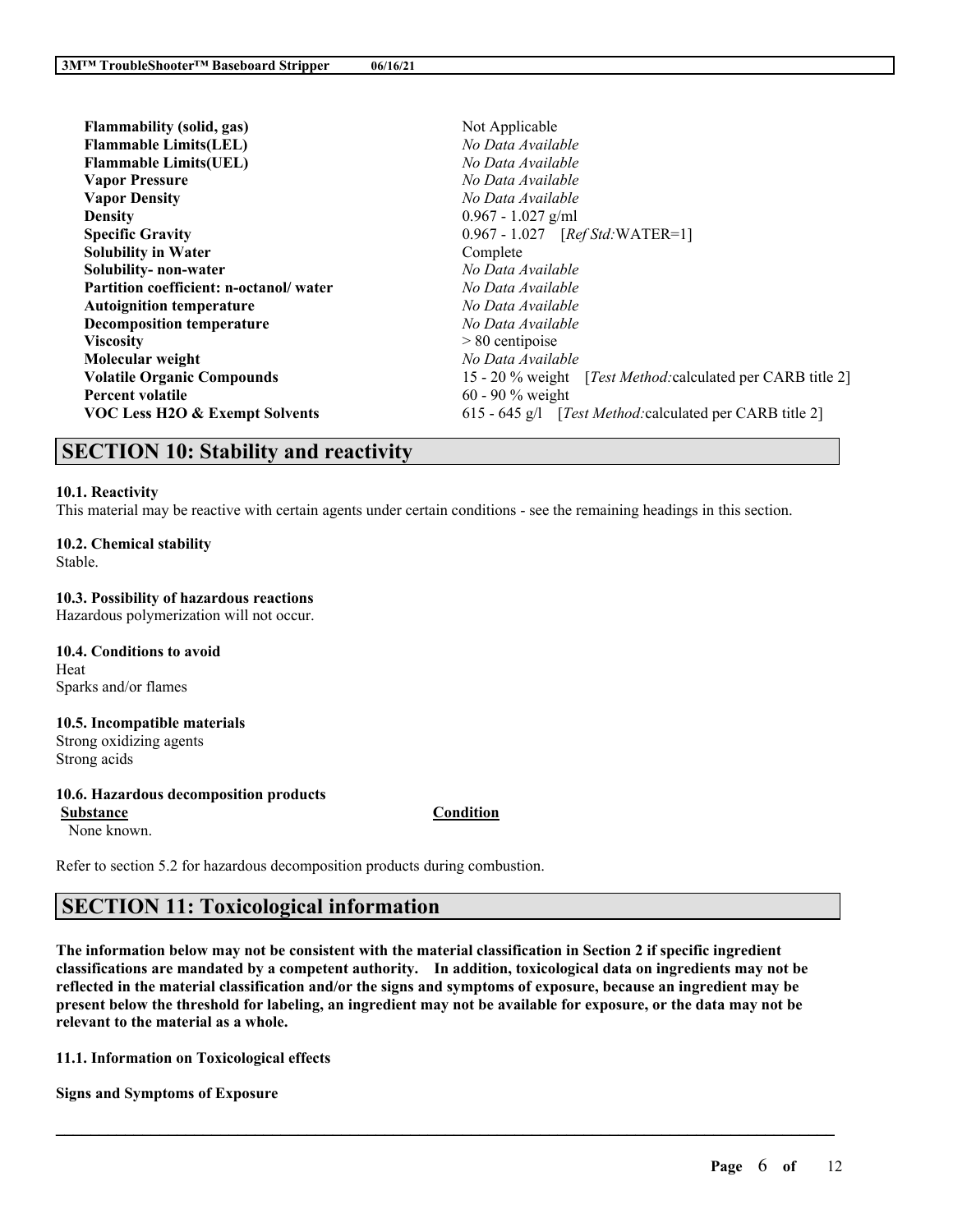### Based on test data and/or information on the components, this material may produce the following health effects:

#### **Inhalation:**

Respiratory Tract Irritation: Signs/symptoms may include cough, sneezing, nasal discharge, headache, hoarseness, and nose and throat pain.

May cause additional health effects (see below).

#### **Skin Contact:**

Corrosive (Skin Burns): Signs/symptoms may include localized redness, swelling, itching, intense pain, blistering, ulceration, and tissue destruction.

#### **Eye Contact:**

Severe Eye Irritation: Signs/symptoms may include significant redness, swelling, pain, tearing, cloudy appearance of the cornea, and impaired vision.

#### **Ingestion:**

Gastrointestinal Corrosion: Signs/symptoms may include severe mouth, throat and abdominal pain; nausea; vomiting; and diarrhea; blood in the feces and/or vomitus may also be seen.

May cause additional health effects (see below).

### **Additional Health Effects:**

#### **Single exposure may cause target organ effects:**

Central Nervous System (CNS) Depression: Signs/symptoms may include headache, dizziness, drowsiness, incoordination, nausea, slowed reaction time, slurred speech, giddiness, and unconsciousness.

Single exposure, above recommended guidelines, may cause: Cardiac Sensitization: Signs/symptoms may include irregular heartbeat (arrhythmia), faintness, chest pain, and may be fatal.

### **Toxicological Data**

If a component is disclosed in section 3 but does not appear in a table below, either no data are available for that endpoint or the data are not sufficient for classification.

### **Acute Toxicity**

| Name                                  | Route                  | <b>Species</b> | Value                                             |
|---------------------------------------|------------------------|----------------|---------------------------------------------------|
| Overall product                       | Dermal                 |                | No data available; calculated $ATE > 5,000$ mg/kg |
| Overall product                       | Inhalation-            |                | No data available; calculated ATE > 50 mg/l       |
|                                       | Vapor $(4 \text{ hr})$ |                |                                                   |
| Overall product                       | Ingestion              |                | No data available; calculated ATE >5,000 mg/kg    |
| Butoxyethanol                         | Dermal                 | Guinea         | $LD50 > 2,000$ mg/kg                              |
|                                       |                        | pig            |                                                   |
| Butoxyethanol                         | Inhalation-            | Guinea         | $LC50 > 2.6$ mg/l                                 |
|                                       | Vapor $(4)$            | pig            |                                                   |
|                                       | hours)                 |                |                                                   |
| Butoxyethanol                         | Ingestion              | Guinea         | LD50<br>$1,200$ mg/kg                             |
|                                       |                        | pig            |                                                   |
| PETROLEUM GASES, LIQUIFIED, SWEETENED | Inhalation-            | Rat            | LC50<br>277,000 ppm                               |
|                                       | Gas $(4)$              |                |                                                   |
|                                       | hours)                 |                |                                                   |
| Ethanolamine                          | Inhalation-            | official       | LC50 estimated to be $10 - 20$ mg/l               |
|                                       | Vapor                  | classifica     |                                                   |
|                                       |                        | tion           |                                                   |
| Ethanolamine                          | Dermal                 | Rabbit         | LD50<br>$2,504$ mg/kg                             |
| Ethanolamine                          | Ingestion              | Rat            | LD50<br>$1,089$ mg/kg                             |
| C12-C15 Alcohols Ethoxylated          | Dermal                 | Rat            | $5,000 \text{ mg/kg}$<br>LD50                     |

 $\mathcal{L}_\mathcal{L} = \mathcal{L}_\mathcal{L} = \mathcal{L}_\mathcal{L} = \mathcal{L}_\mathcal{L} = \mathcal{L}_\mathcal{L} = \mathcal{L}_\mathcal{L} = \mathcal{L}_\mathcal{L} = \mathcal{L}_\mathcal{L} = \mathcal{L}_\mathcal{L} = \mathcal{L}_\mathcal{L} = \mathcal{L}_\mathcal{L} = \mathcal{L}_\mathcal{L} = \mathcal{L}_\mathcal{L} = \mathcal{L}_\mathcal{L} = \mathcal{L}_\mathcal{L} = \mathcal{L}_\mathcal{L} = \mathcal{L}_\mathcal{L}$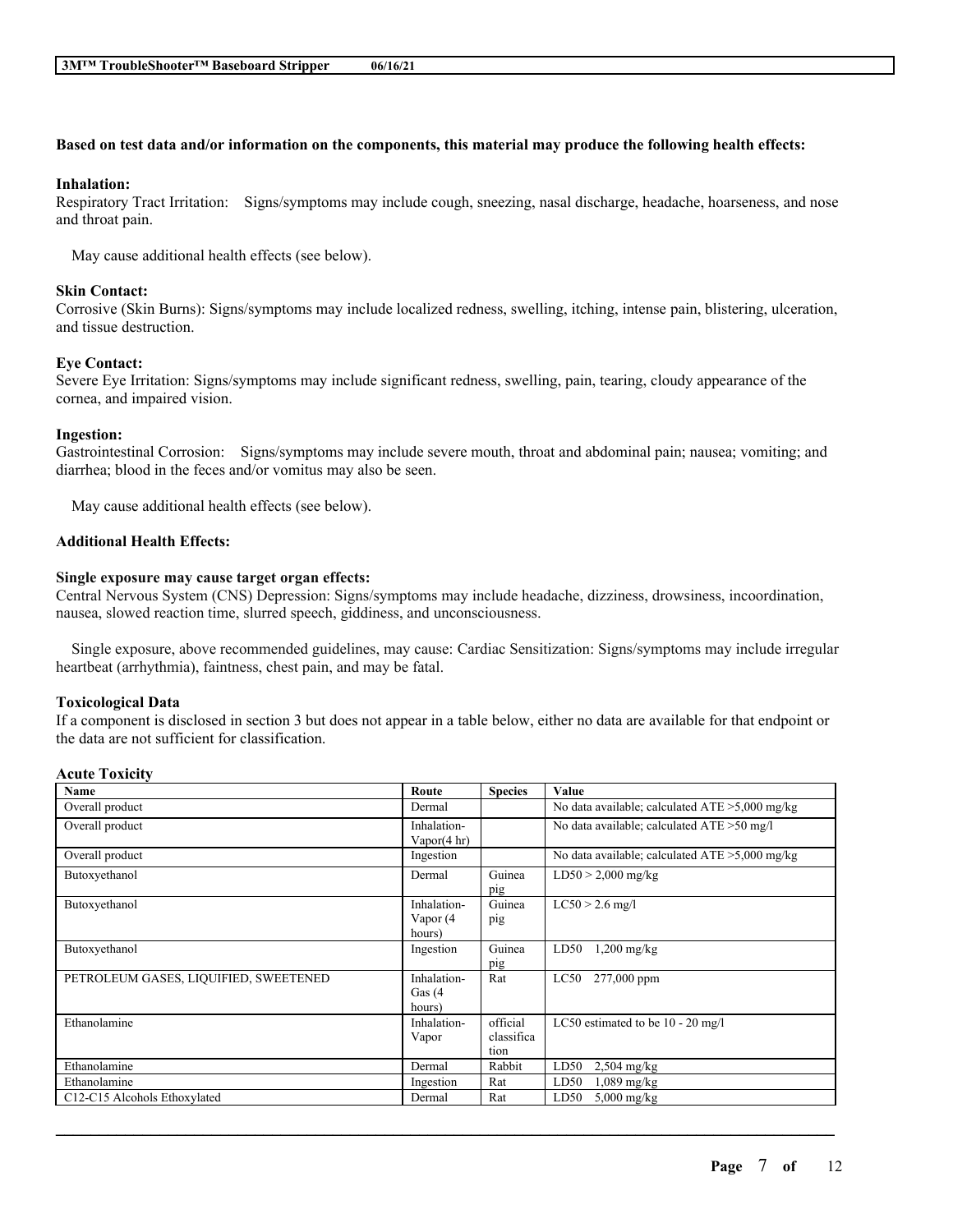| C12-C15 Alcohols Ethoxylated                                           | Ingestion   | Rat | LD50<br>$1,200$ mg/kg                |
|------------------------------------------------------------------------|-------------|-----|--------------------------------------|
| Xanthan Gum                                                            | Dermal      |     | LD50 estimated to be $> 5,000$ mg/kg |
| Xanthan Gum                                                            | Inhalation- | Rat | $LC50 > 5.25$ mg/l                   |
|                                                                        | Dust/Mist   |     |                                      |
|                                                                        | (4 hours)   |     |                                      |
| Xanthan Gum                                                            | Ingestion   | Rat | $LD50 > 45,000$ mg/kg                |
| $\overline{1}$<br>그 아이들은 그 사람들은 아이들이 아주 아주 있다. 이 사람들은 아이들은 아이들이 아주 있다. |             |     |                                      |

 $ATE = acute$  toxicity estimate

### **Skin Corrosion/Irritation**

| Name                                  | <b>Species</b> | Value                     |
|---------------------------------------|----------------|---------------------------|
|                                       |                |                           |
| Overall product                       | In vitro       | Corrosive                 |
|                                       | data           |                           |
| Butoxyethanol                         | Rabbit         | Irritant                  |
| PETROLEUM GASES, LIQUIFIED, SWEETENED | Professio      | No significant irritation |
|                                       | nal            |                           |
|                                       | judgeme        |                           |
|                                       | nt             |                           |
| Ethanolamine                          | Rabbit         | Corrosive                 |

### **Serious Eye Damage/Irritation**

| Name                                  | <b>Species</b> | Value                     |
|---------------------------------------|----------------|---------------------------|
|                                       |                |                           |
| Overall product                       | Professio      | Severe irritant           |
|                                       | nal            |                           |
|                                       | judgeme        |                           |
|                                       | nt             |                           |
| Butoxyethanol                         | Rabbit         | Severe irritant           |
| PETROLEUM GASES, LIQUIFIED, SWEETENED | Professio      | No significant irritation |
|                                       | nal            |                           |
|                                       | judgeme        |                           |
|                                       | nt             |                           |
| Ethanolamine                          | Rabbit         | Corrosive                 |
| C12-C15 Alcohols Ethoxylated          | Not            | Corrosive                 |
|                                       | available      |                           |

## **Skin Sensitization**

| Name          | <b>Species</b> | Value          |
|---------------|----------------|----------------|
| Butoxyethanol | Guinea         | Not classified |
|               | pig            |                |
| Ethanolamine  | Guinea         | Not classified |
|               | pig            |                |

## **Respiratory Sensitization**

For the component/components, either no data are currently available or the data are not sufficient for classification.

### **Germ Cell Mutagenicity**

| Name                                  | Route    | Value                                          |
|---------------------------------------|----------|------------------------------------------------|
|                                       |          |                                                |
| Butoxyethanol                         | In Vitro | Some positive data exist, but the data are not |
|                                       |          | sufficient for classification                  |
| PETROLEUM GASES, LIQUIFIED, SWEETENED | In Vitro | Not mutagenic                                  |
| Ethanolamine                          | In Vitro | Not mutagenic                                  |
| Ethanolamine                          | In vivo  | Not mutagenic                                  |

### **Carcinogenicity**

| <b>Name</b>   | Route      | <b>Species</b>     | Value                                                                           |
|---------------|------------|--------------------|---------------------------------------------------------------------------------|
| Butoxyethanol | Inhalation | Multiple<br>anımal | Some positive data exist, but the data are not<br>sufficient for classification |
|               |            | species            |                                                                                 |

 $\mathcal{L}_\mathcal{L} = \mathcal{L}_\mathcal{L} = \mathcal{L}_\mathcal{L} = \mathcal{L}_\mathcal{L} = \mathcal{L}_\mathcal{L} = \mathcal{L}_\mathcal{L} = \mathcal{L}_\mathcal{L} = \mathcal{L}_\mathcal{L} = \mathcal{L}_\mathcal{L} = \mathcal{L}_\mathcal{L} = \mathcal{L}_\mathcal{L} = \mathcal{L}_\mathcal{L} = \mathcal{L}_\mathcal{L} = \mathcal{L}_\mathcal{L} = \mathcal{L}_\mathcal{L} = \mathcal{L}_\mathcal{L} = \mathcal{L}_\mathcal{L}$ 

## **Reproductive Toxicity**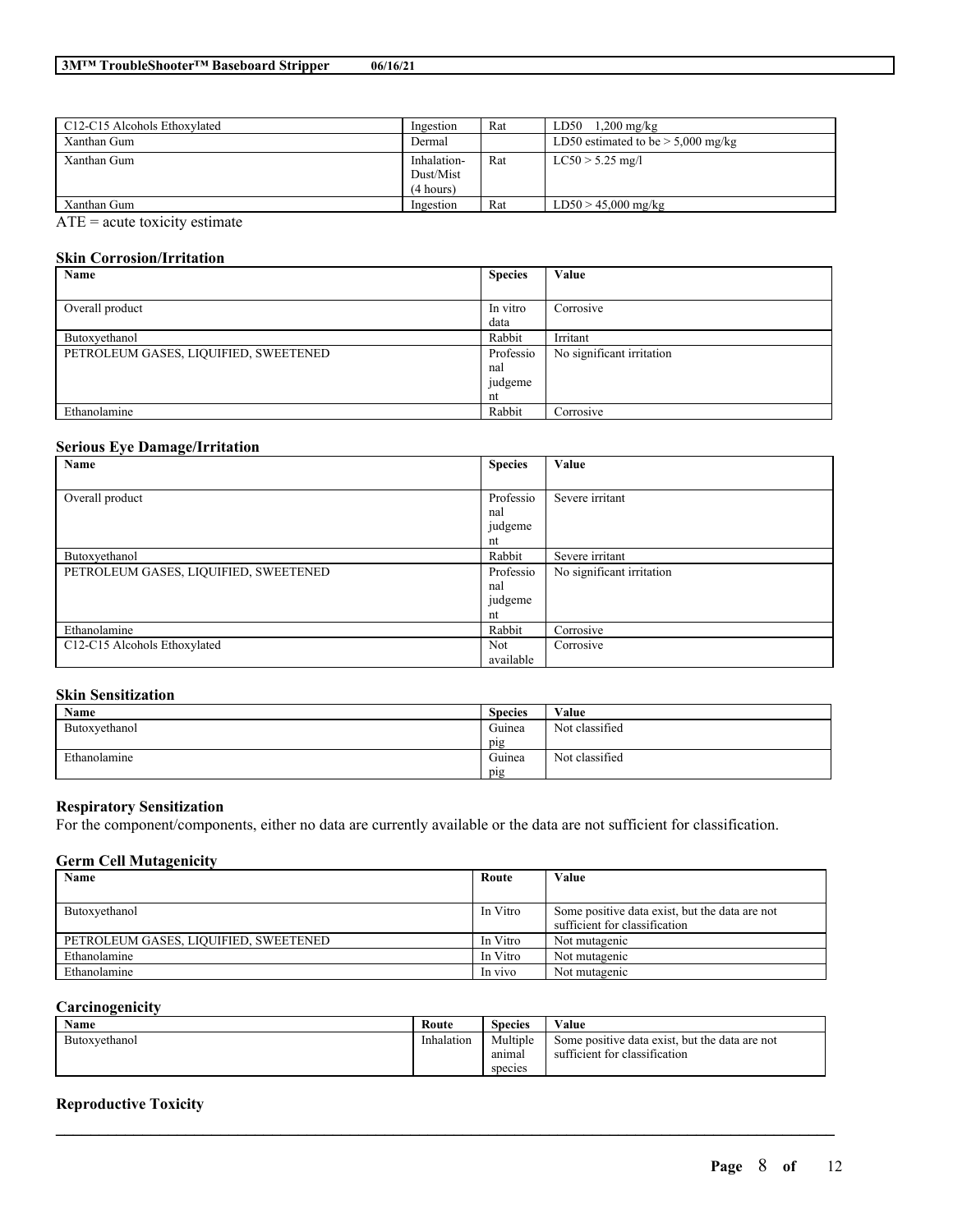## **Reproductive and/or Developmental Effects**

| Name          | Route      | Value                          | <b>Species</b>                | <b>Test Result</b>              | <b>Exposure</b>             |
|---------------|------------|--------------------------------|-------------------------------|---------------------------------|-----------------------------|
|               |            |                                |                               |                                 | <b>Duration</b>             |
| Butoxyethanol | Dermal     | Not classified for development | Rat                           | <b>NOAEL 1,760</b><br>mg/kg/day | during<br>gestation         |
| Butoxyethanol | Ingestion  | Not classified for development | Rat                           | <b>NOAEL 100</b><br>mg/kg/day   | during<br>organogenesi<br>s |
| Butoxyethanol | Inhalation | Not classified for development | Multiple<br>animal<br>species | <b>NOAEL 0.48</b><br>mg/l       | during<br>organogenesi<br>s |
| Ethanolamine  | Dermal     | Not classified for development | Rat                           | <b>NOAEL 225</b><br>mg/kg/day   | during<br>organogenesi<br>s |
| Ethanolamine  | Ingestion  | Not classified for development | Rat                           | NOAEL 616<br>mg/kg/day          | during<br>organogenesi<br>S |

## **Target Organ(s)**

## **Specific Target Organ Toxicity - single exposure**

| Name                                               | Route      | <b>Target Organ(s)</b>               | Value                                                                              | <b>Species</b>                    | <b>Test Result</b>            | <b>Exposure</b><br><b>Duration</b> |
|----------------------------------------------------|------------|--------------------------------------|------------------------------------------------------------------------------------|-----------------------------------|-------------------------------|------------------------------------|
| Butoxyethanol                                      | Dermal     | endocrine system                     | Not classified                                                                     | Rabbit                            | <b>NOAEL 902</b><br>mg/kg     | 6 hours                            |
| Butoxyethanol                                      | Dermal     | liver                                | Not classified                                                                     | Rabbit                            | LOAEL 72<br>mg/kg             | not available                      |
| Butoxyethanol                                      | Dermal     | kidney and/or<br>bladder             | Not classified                                                                     | Rabbit                            | LOAEL 451<br>mg/kg            | 6 hours                            |
| Butoxyethanol                                      | Dermal     | blood                                | Not classified                                                                     | Multiple<br>animal<br>species     | <b>NOAEL Not</b><br>available |                                    |
| Butoxyethanol                                      | Inhalation | central nervous<br>system depression | May cause drowsiness or<br>dizziness                                               | Human                             | NOAEL Not<br>available        |                                    |
| Butoxyethanol                                      | Inhalation | respiratory irritation               | Some positive data exist, but the<br>data are not sufficient for<br>classification | Human                             | <b>NOAEL Not</b><br>available |                                    |
| Butoxyethanol                                      | Inhalation | blood                                | Not classified                                                                     | Multiple<br>animal<br>species     | <b>NOAEL Not</b><br>available |                                    |
| Butoxyethanol                                      | Ingestion  | central nervous<br>system depression | May cause drowsiness or<br>dizziness                                               | Professio<br>nal<br>judgeme<br>nt | <b>NOAEL Not</b><br>available |                                    |
| Butoxyethanol                                      | Ingestion  | blood                                | Not classified                                                                     | Multiple<br>animal<br>species     | <b>NOAEL Not</b><br>available |                                    |
| Butoxyethanol                                      | Ingestion  | kidney and/or<br>bladder             | Not classified                                                                     | Human                             | <b>NOAEL Not</b><br>available | poisoning<br>and/or abuse          |
| PETROLEUM GASES,<br>LIQUIFIED,<br><b>SWEETENED</b> | Inhalation | cardiac sensitization                | Causes damage to organs                                                            | similar<br>compoun<br>ds          | <b>NOAEL Not</b><br>available |                                    |
| PETROLEUM GASES,<br>LIQUIFIED,<br><b>SWEETENED</b> | Inhalation | central nervous<br>system depression | May cause drowsiness or<br>dizziness                                               |                                   | <b>NOAEL Not</b><br>available |                                    |
| PETROLEUM GASES,<br>LIQUIFIED,<br><b>SWEETENED</b> | Inhalation | respiratory irritation               | Not classified                                                                     |                                   | <b>NOAEL Not</b><br>available |                                    |
| Ethanolamine                                       | Inhalation | respiratory irritation               | May cause respiratory irritation                                                   | Human<br>and<br>animal            | <b>NOAEL Not</b><br>available |                                    |

## **Specific Target Organ Toxicity - repeated exposure**

| <b>Name</b><br>-Koute | rgants<br>arget | 'alue | Snecie | -<br>tesult | <b>ALAM</b> DOSUP <sup>A</sup> |
|-----------------------|-----------------|-------|--------|-------------|--------------------------------|

 $\mathcal{L}_\mathcal{L} = \mathcal{L}_\mathcal{L} = \mathcal{L}_\mathcal{L} = \mathcal{L}_\mathcal{L} = \mathcal{L}_\mathcal{L} = \mathcal{L}_\mathcal{L} = \mathcal{L}_\mathcal{L} = \mathcal{L}_\mathcal{L} = \mathcal{L}_\mathcal{L} = \mathcal{L}_\mathcal{L} = \mathcal{L}_\mathcal{L} = \mathcal{L}_\mathcal{L} = \mathcal{L}_\mathcal{L} = \mathcal{L}_\mathcal{L} = \mathcal{L}_\mathcal{L} = \mathcal{L}_\mathcal{L} = \mathcal{L}_\mathcal{L}$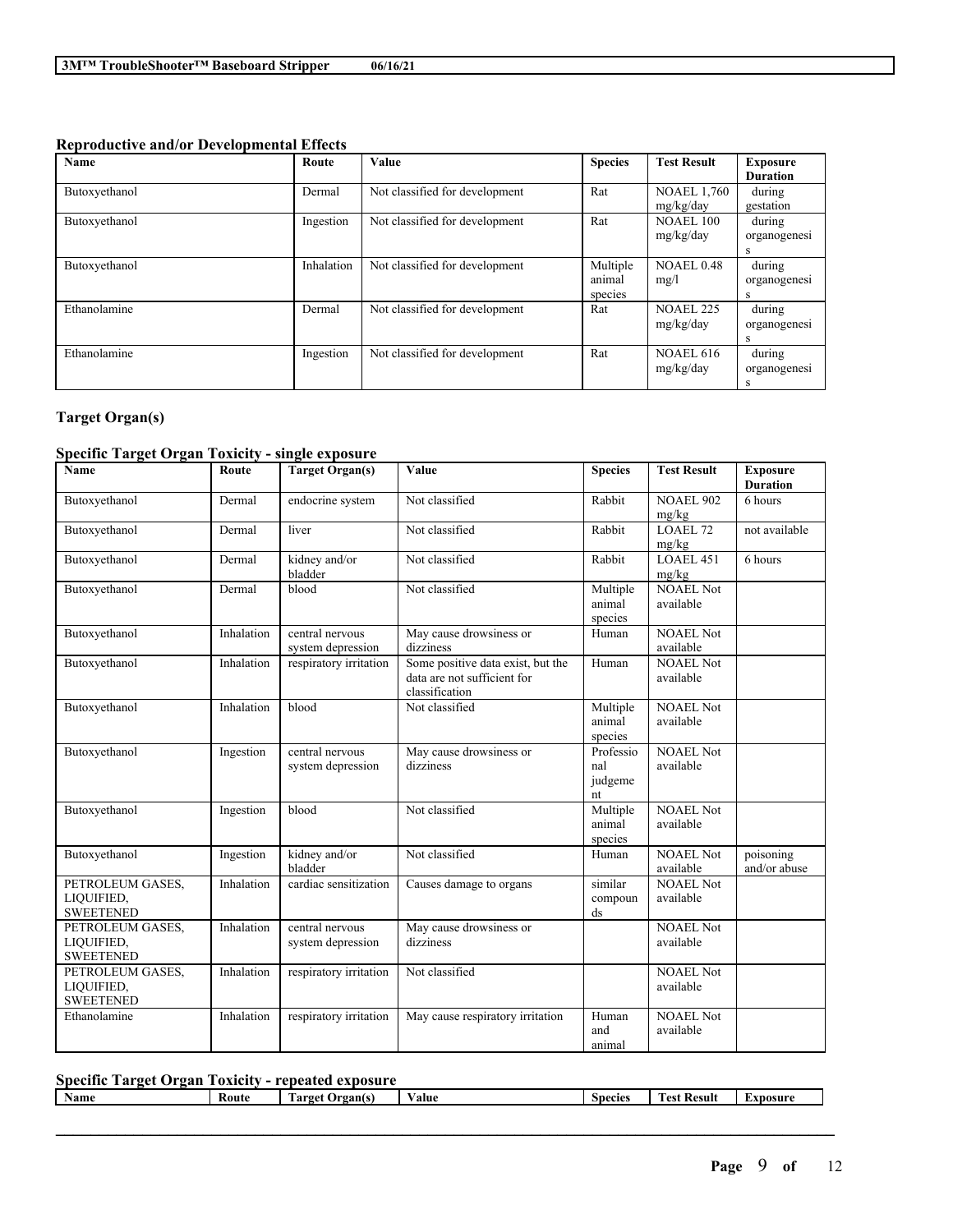|                                                    |            |                                                                                       |                |                               |                               | <b>Duration</b> |
|----------------------------------------------------|------------|---------------------------------------------------------------------------------------|----------------|-------------------------------|-------------------------------|-----------------|
| Butoxyethanol                                      | Dermal     | blood                                                                                 | Not classified | Multiple<br>animal<br>species | NOAEL Not<br>available        | not available   |
| Butoxyethanol                                      | Dermal     | endocrine system                                                                      | Not classified | Rabbit                        | <b>NOAEL 150</b><br>mg/kg/day | 90 days         |
| Butoxyethanol                                      | Inhalation | liver                                                                                 | Not classified | Rat                           | <b>NOAEL 2.4</b><br>mg/l      | 14 weeks        |
| Butoxyethanol                                      | Inhalation | kidney and/or<br>bladder                                                              | Not classified | Rat                           | <b>NOAEL 0.15</b><br>mg/l     | 14 weeks        |
| Butoxyethanol                                      | Inhalation | blood                                                                                 | Not classified | Rat                           | <b>LOAEL0.15</b><br>mg/l      | 6 months        |
| Butoxyethanol                                      | Inhalation | endocrine system                                                                      | Not classified | Dog                           | LOAEL 1.9<br>mg/l             | 8 days          |
| Butoxyethanol                                      | Ingestion  | blood                                                                                 | Not classified | Rat                           | LOAEL 69<br>mg/kg/day         | 13 weeks        |
| Butoxyethanol                                      | Ingestion  | kidney and/or<br>bladder                                                              | Not classified | Multiple<br>animal<br>species | NOAEL Not<br>available        | not available   |
| PETROLEUM GASES.<br>LIQUIFIED.<br><b>SWEETENED</b> | Inhalation | kidney and/or<br>bladder                                                              | Not classified | Rat                           | NOAEL Not<br>available        |                 |
| Ethanolamine                                       | Inhalation | liver   kidney and/or<br>bladder   respiratory<br>system                              | Not classified | Multiple<br>animal<br>species | NOAEL<br>$0.656$ mg/l         | 5 weeks         |
| Ethanolamine                                       | Ingestion  | hematopoietic<br>system   liver  <br>kidney and/or<br>bladder   respiratory<br>system | Not classified | Rat                           | NOAEL Not<br>available        |                 |

### **Aspiration Hazard**

For the component/components, either no data are currently available or the data are not sufficient for classification.

Please contact the address or phone number listed on the first page of the SDS for additional toxicological information **on this material and/or its components.**

# **SECTION 12: Ecological information**

### **Ecotoxicological information**

A 3M Product Environmental Data Sheet (PED) is available.

## **Chemical fate information**

A 3M Product Environmental Data Sheet (PED) is available.

# **SECTION 13: Disposal considerations**

### **13.1. Disposal methods**

Dispose of contents/ container in accordance with the local/regional/national/international regulations.

Dispose of waste product in a permitted industrial waste facility. As a disposal alternative, incinerate in a permitted waste incineration facility. Proper destruction may require the use of additional fuel during incineration processes. Facility must be capable of handling aerosol cans. Empty drums/barrels/containers used for transporting and handling hazardous chemicals (chemical substances/mixtures/preparations classified as Hazardous as per applicable regulations) shall be considered, stored, treated & disposed of as hazardous wastes unless otherwise defined by applicable waste regulations. Consult with the respective regulating authorities to determine the available treatment and disposal facilities.

 $\mathcal{L}_\mathcal{L} = \mathcal{L}_\mathcal{L} = \mathcal{L}_\mathcal{L} = \mathcal{L}_\mathcal{L} = \mathcal{L}_\mathcal{L} = \mathcal{L}_\mathcal{L} = \mathcal{L}_\mathcal{L} = \mathcal{L}_\mathcal{L} = \mathcal{L}_\mathcal{L} = \mathcal{L}_\mathcal{L} = \mathcal{L}_\mathcal{L} = \mathcal{L}_\mathcal{L} = \mathcal{L}_\mathcal{L} = \mathcal{L}_\mathcal{L} = \mathcal{L}_\mathcal{L} = \mathcal{L}_\mathcal{L} = \mathcal{L}_\mathcal{L}$ 

## **EPA Hazardous Waste Number (RCRA):** Not regulated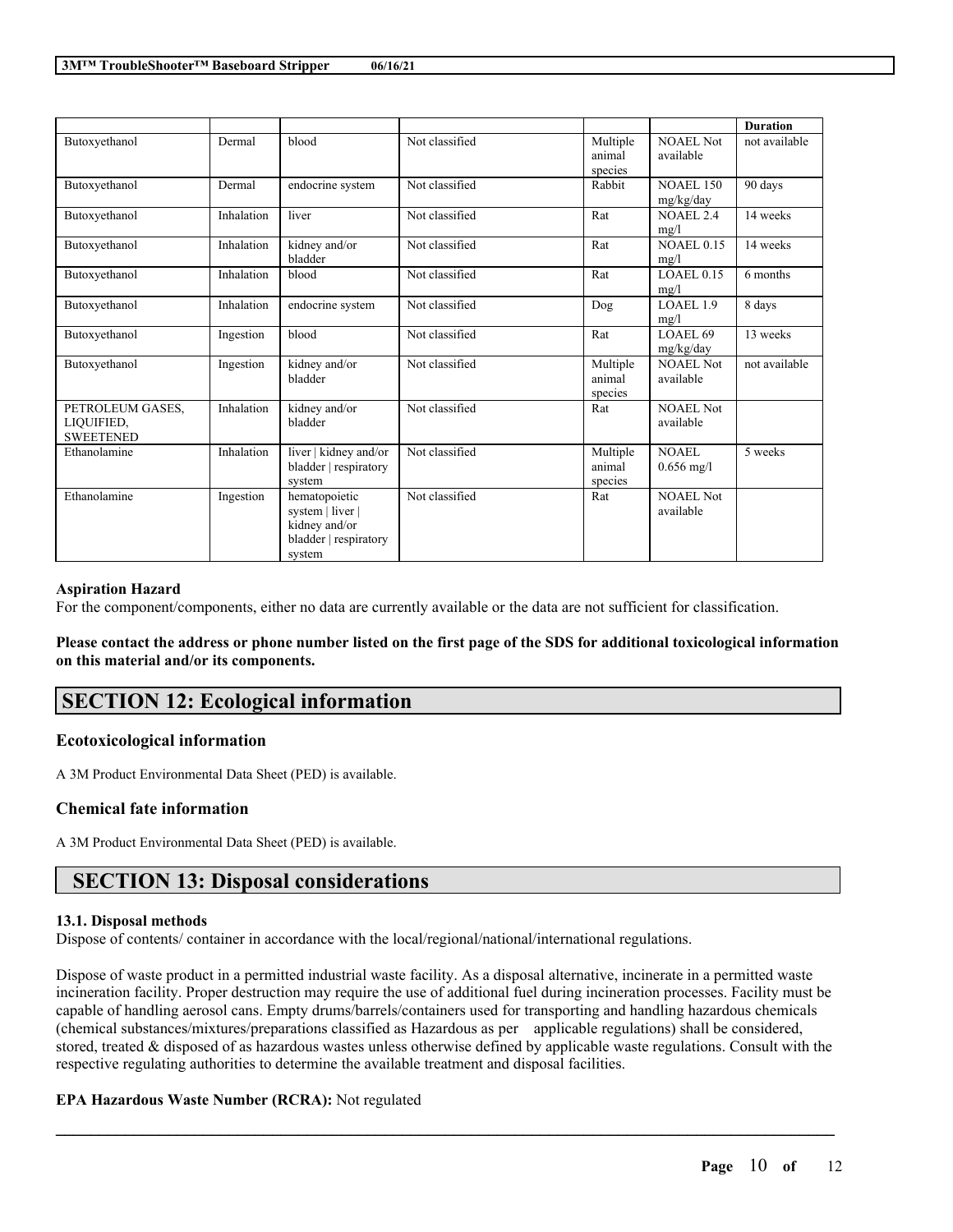# **SECTION 14: Transport Information**

For Transport Information, please visit http://3M.com/Transportinfo or call 1-800-364-3577 or 651-737-6501.

# **SECTION 15: Regulatory information**

## **15.1. US Federal Regulations**

## **EPCRA 311/312 Hazard Classifications:**

**Physical Hazards**

Not applicable

| <b>Health Hazards</b>                                        |  |
|--------------------------------------------------------------|--|
| Hazard Not Otherwise Classified (HNOC)                       |  |
| Serious eye damage or eye irritation                         |  |
| <b>Skin Corrosion or Irritation</b>                          |  |
| Specific target organ toxicity (single or repeated exposure) |  |

## **15.2. State Regulations**

## **15.3. Chemical Inventories**

The components of this material are in compliance with the provisions of Australia National Industrial Chemical Notification and Assessment Scheme (NICNAS). Certain restrictions may apply. Contact the selling division for additional information.

The components of this product are in compliance with the new substance notification requirements of CEPA.

The components of this material are in compliance with the China "Measures on Environmental Management of New Chemical Substance". Certain restrictions may apply. Contact the selling division for additional information.

The components of this material are in compliance with the provisions of the Korean Toxic Chemical Control Law. Certain restrictions may apply. Contact the selling division for additional information.

The components of this material are in compliance with the provisions of Philippines RA 6969 requirements. Certain restrictions may apply. Contact the selling division for additional information.

The components of this product are in compliance with the chemical notification requirements of TSCA. All required components of this product are listed on the active portion of the TSCA Inventory.

This product complies with the New Zealand Hazardous Substances and New Organisms Act (1996).

## **15.4. International Regulations**

**This SDS has been prepared to meet the U.S. OSHA Hazard Communication Standard, 29 CFR 1910.1200.**

# **SECTION 16: Other information**

## **NFPA Hazard Classification**

**Health:** 3 **Flammability:** 1 **Instability:** 0 **Special Hazards:** None

National Fire Protection Association (NFPA) hazard ratings are designed for use by emergency response personnel to address

 $\mathcal{L}_\mathcal{L} = \mathcal{L}_\mathcal{L} = \mathcal{L}_\mathcal{L} = \mathcal{L}_\mathcal{L} = \mathcal{L}_\mathcal{L} = \mathcal{L}_\mathcal{L} = \mathcal{L}_\mathcal{L} = \mathcal{L}_\mathcal{L} = \mathcal{L}_\mathcal{L} = \mathcal{L}_\mathcal{L} = \mathcal{L}_\mathcal{L} = \mathcal{L}_\mathcal{L} = \mathcal{L}_\mathcal{L} = \mathcal{L}_\mathcal{L} = \mathcal{L}_\mathcal{L} = \mathcal{L}_\mathcal{L} = \mathcal{L}_\mathcal{L}$